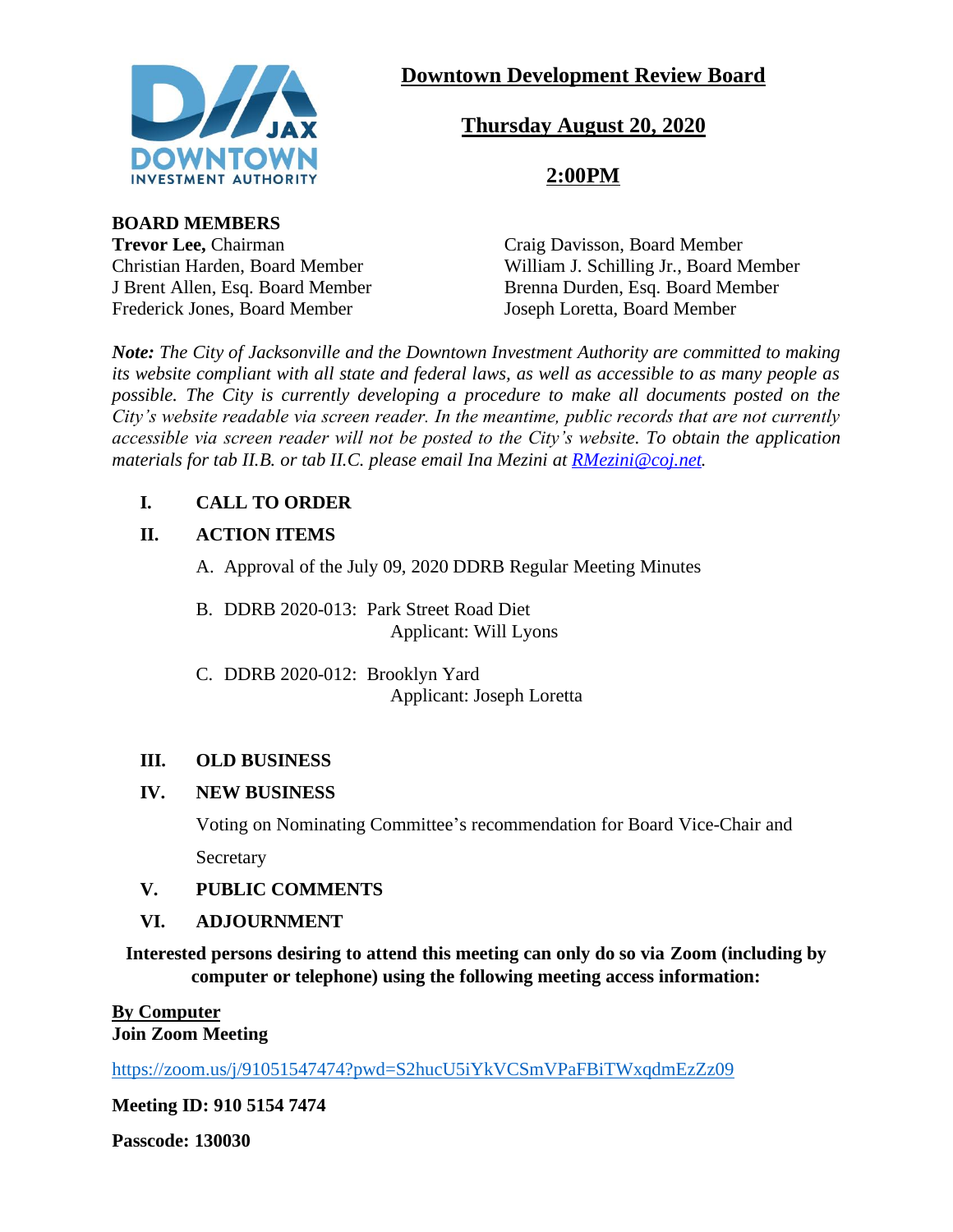Downtown Development Review Board DDRB Meeting Agenda – Thursday, August 20, 2020 Page 2

## **One tap mobile**

- +1 (312) 626-6799 (Chicago)
- +1 (646) 558-8656 (New York)

Find your local number:<https://zoom.us/u/ac0yHRrPSb>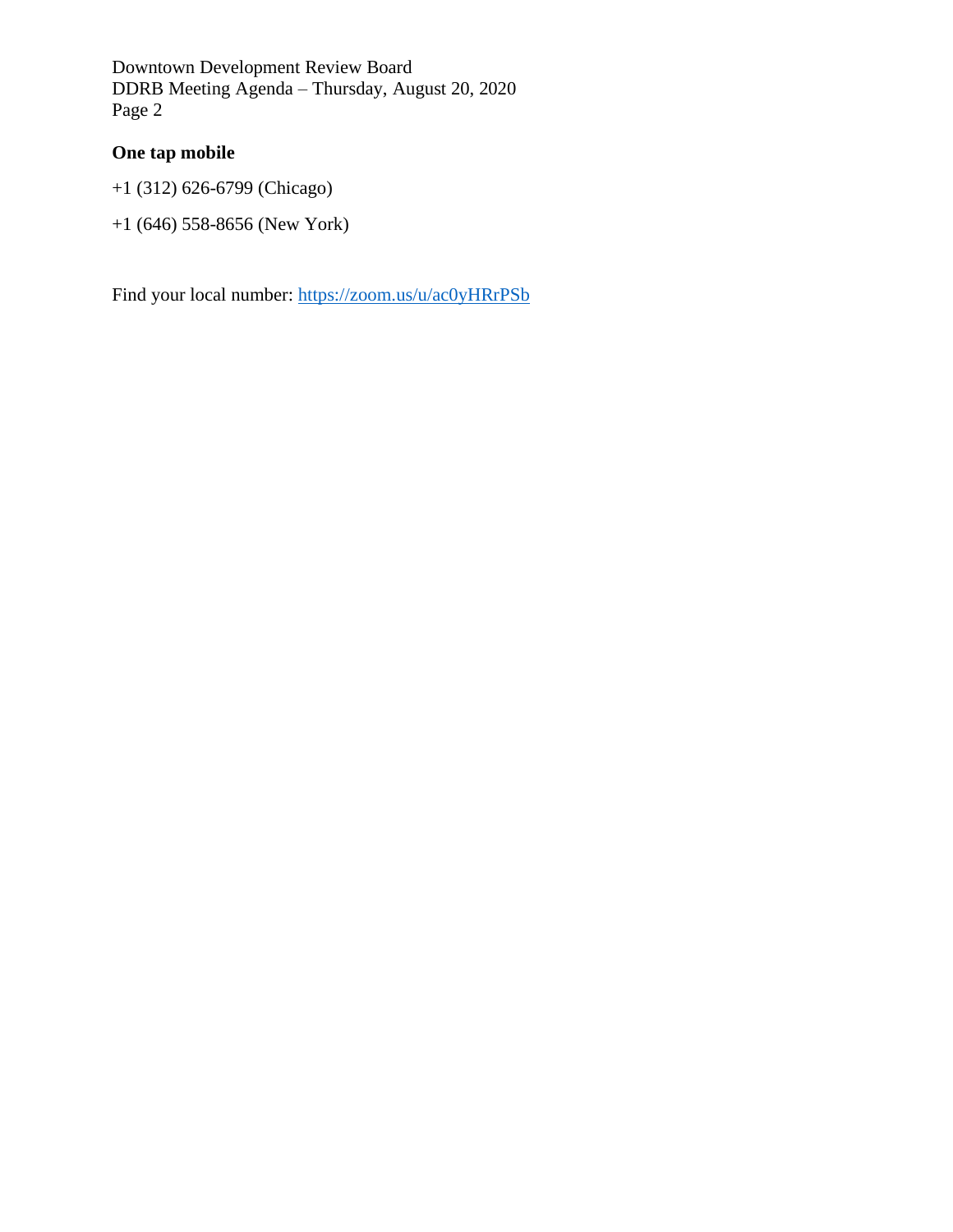

*Thursday, August 20, 2020, 2:00 p.m.* 

## **MEETING MINUTES**

**Board Members Present:** T. Lee, Chair; C. Harden; B. Allen, Esq.; B. Schilling; J. Loretta; C. Davisson; and B. Durden, Esq.

## **Board Members Not Present:** F. Jones

**DIA Staff Present:** Guy Parola, Operations Manager, Lori Radcliffe-Meyers, Redevelopment Coordinator, Ina Mezini, Marketing, and Communications Specialist and Karen Underwood-Eiland

**Representing Office of General Counsel:** Jason Teal

# **I. CALL TO ORDER**

## **Meeting Convened: 2:00 p.m.**

Chairman Lee called the meeting to order at 2:00 p.m. Chairman Lee read through the COVID-19 executive order for holding public meetings. Chairman Lee called on Ina Mezini to walk through the Zoom toolbar for the public. Chairman Lee discussed the meeting operating procedures.

## **II. ACTION ITEMS**

## **A. APPROVAL OF THE JULY 9, 2020 DDRB MEETING MINUTES.**

## **A MOTION WAS MADE BY BOARD MEMBER SCHILLING AND SECONDED BY BOARD MEMBER LORETTA APPROVING THE JULY 9, 2020 DDRB MINUTES.**

## **THE MOTION PASSED UNANIMOUSLY 7-0-0.**

## **B. DDRB 2020-013: PARK STREET ROAD DIET – APPLICANT WILL LYON**

Lori Radcliffe-Meyers reported that DDRB Application 2020-013 seeks Final Approval for the proposed Park Street Road Diet. The Downtown Investment Authority (DIA) commissioned a study that identified Park Street as a roadway corridor in the Brooklyn Neighborhood, where improvements could initiate a dynamic revitalization process.

Shawn Bliss, Principal, Prosser, and Will Lyon, Prosser, the applicant, provided a presentation shared by the screen.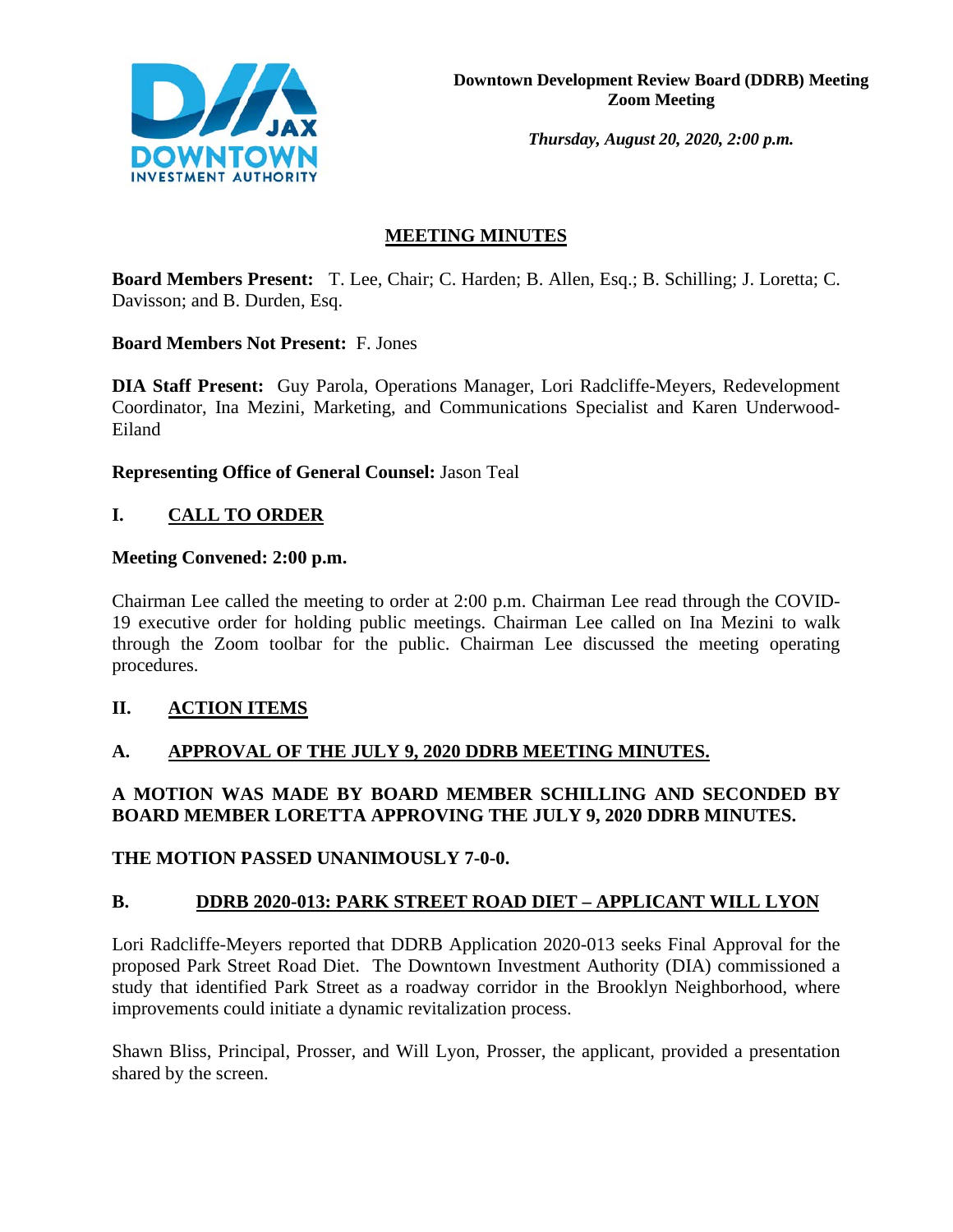Downtown Development Review Board (DDRB) – Zoom Meeting Thursday, August 20, 2020 Page 2 of 5

Chairman Lee called for Public Comments.

A public comment from Nancy Powell was read into the record. Ms. Powell commented about the Park Street Road Diet.

The Board Members discussed the project.

Board Member Durden commented that this was her first time reviewing the project. She inquired about the landscaping ratio between the Oaks and Crape Myrtles and transit. Mr. Lyon responded that he thought it was roughly 50/50, but not 100 percent sure.

Mr. Parola reported that the conceptual had a lot of public input during the initial design. He will have a conversation with Public Works about taking this back to get the potential 90 percent review by this Board after this meeting. Board Member Durden stated it would be helpful for the Board to see.

Board Member Schilling addressed the lane width and asked the applicant to expand on some of the research and feedback made to arrive at the ten (10) foot lane and the seven (7) foot parking lane. Mr. Lyon provided input to the members regarding the ten (10) foot lane and the seven (7) foot parking flexibility.

Board Member Davisson asked the applicant to define the Jackson and Park Street intersection and to describe how they were separating the materials.

Mr. Lyon stated they met with staff after the conceptual and decided not to do pavers. Mr. Bliss reported that they went through a cost analysis and maintaining a differentiation of pavement. Board Member Davisson suggested keeping it simple instead of doing bands and stripes.

Chairman Lee concurs with Board Member Davisson's report, and the construction drawings helped clarify it quite a bit.

## **A MOTION WAS MADE BY BOARD MEMBER HARDEN AND SECONDED BY BOARD MEMBER SCHILLING RECOMMENDING APPROVAL OF DDRB APPLICATION 2020-013 AS SUBMITTED FOR FINAL APPROVAL**

## **THE MOTION PASSED UNANIMOUSLY 7-0-0.**

## **C. DDRB 2020-012: BROOKLYN YARD – APPLICANT JOSEPH LORETTA**

Lori Radcliffe-Meyers reported that DDRB Application 2020-012 seeks Conceptual Approval for new mixed-use development. The project is located at the corner of Forest Street and Riverside Avenue in the Brooklyn Overlay District.

Board Member Lee opened the floor for public comments.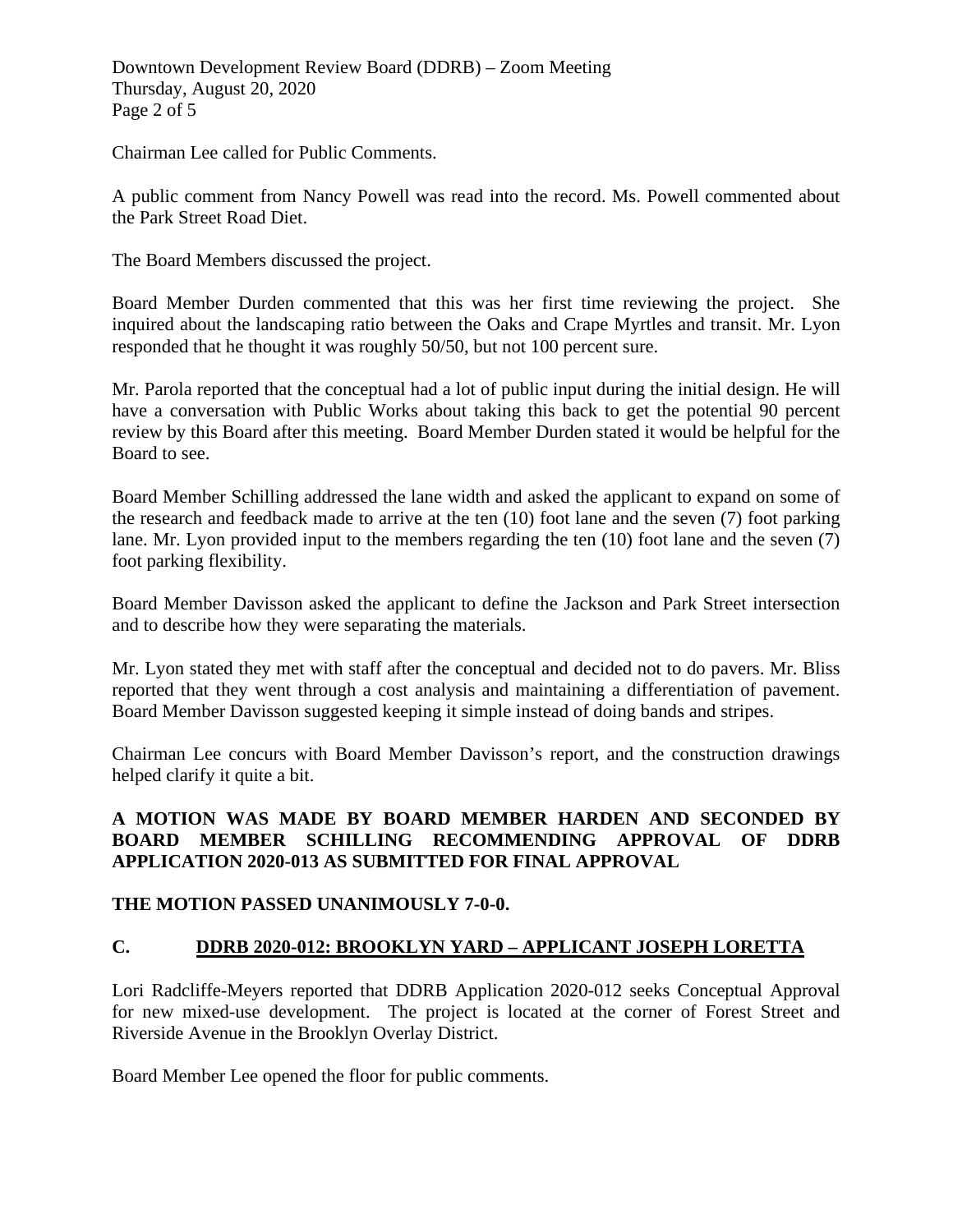Downtown Development Review Board (DDRB) – Zoom Meeting Thursday, August 20, 2020 Page 3 of 5

Ina Mezini read Curtis Lofting's comments into the record regarding safety concerns.

Ina Mezini read Nancy Powell's comments to allow one or two large shade trees and access points for beer and delivery trucks on Riverside Avenue.

Joseph Loretta, the applicant, presented the project.

Joseph Cronk, March, ICAA and Cliff Duch, A1A, ICAA, Cronk Duch Architecture & Planning were also available to present the project's architecture portion. Ladd Roberts, Landwise Design and Cyndy Trimmer, Commercial Real Estate/Land Use, and Zoning Attorney were also in attendance.

The Board Members discussed the project.

Board Member Schilling commented about jazzing up the knee-wall area.

Board Member Loretta mentioned that they would connect with staff about removing pavers and other amenities.

Board Member Durden addressed the pedestrian zones concerns as a critical section for River and Forest's improvement to draw more people. She asked staff to update if any impact would be on that intersection as revisions are made to the project.

Guy Parola commented that he would encourage the applicant to contact Kelsey Cox, Professional Engineer at Public Works, City of Jacksonville.

Board Member Harden stated it would be good to have a conversation with the adjacent property owner regarding the access for trash and deliveries on Riverside Avenue.

#### **A MOTION WAS MADE BY BOARD MEMBER DURDEN AND SECONDED BY BOARD MEMBER ALLEN RECOMMENDING CONCEPTUAL APPROVAL OF DDRB APPLICATION 2020-012 WITH THE FOLLOWING RECOMMENDATIONS:**

- (A) Prior to submittal for final review, the developer shall meet with staff to: i) identify any deviations sought;
- (B) At final review, the developer shall provide enough detail so as to illustrate that the "Pedestrian Zone" meets the definition of such in the Ordinance Code, and meets the various requirements and design / amenity features for the "Pedestrian Zone;"
- (C) Streetlights, benches and street furnishings shall be placed in the Amenity Area. Street furnishings (e.g. benches, trash receptacles) shall be in accordance with the Downtown Streetscape Design Guidelines.

#### **THE MOTION PASSED UNANIMOUSLY 6-0-1 (Loretta).**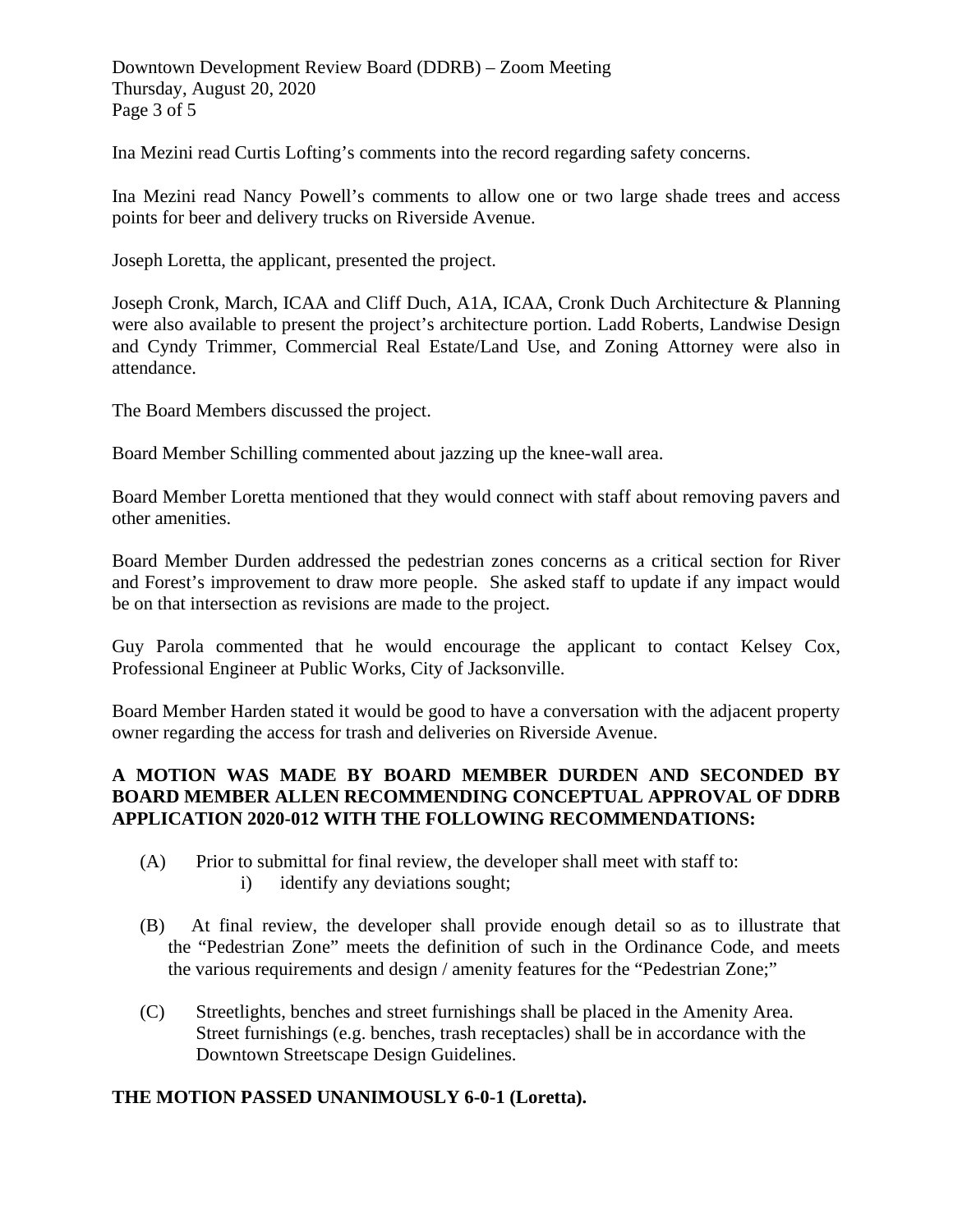Downtown Development Review Board (DDRB) – Zoom Meeting Thursday, August 20, 2020 Page 4 of 5

Nancy Bateh commented and provided her concerns regarding delivery services along the May Street cul-de-sac. Mr. Cronk responded that the cul-de-sac had enough space.

#### **III. OLD BUSINESS None**

#### **IV. NEW BUSINESS**

#### **Election of Vice-Chair and Secretary:**

Board Member Schilling reported the recommendations from the nominating committee for Vice-Chair and Secretary. Board Member Allen was nominated as Vice-Chair and Board Member Durden as Secretary.

Chairman Lee opened the floor for additional nominations for Vice-Chair. There were no additional nominations.

#### **A MOTION WAS MADE BY BOARD MEMBER DURDEN AND SECONDED BY BOARD MEMBER SCHILLING NOMINATING BOARD MEMBER ALLEN AS VICE-CHAIR.**

#### **THE MOTION PASSED UNANIMOUSLY 7-0-0**

Chairman Lee opened the floor for additional nominations for Secretary. There were no additional nominations.

#### **A MOTION WAS MADE BY BOARD MEMBER SCHILLING AND SECONDED BY BOARD MEMBER LORETTA NOMINATING BOARD MEMBER DURDEN AS SECRETARY.**

#### **THE MOTION PASSED UNANIMOUSLY 7-0-0.**

#### **V. PUBLIC COMMENTS**

 **None** 

#### **VI. ADJOURNMENT**

There being no further business, Chairman Lee adjourned the meeting at approximately 3:59 p.m.

The written minutes for this meeting are only an overview of what was discussed. For verbatim comments for this meeting, a recording or transcript is available upon request. Please contact